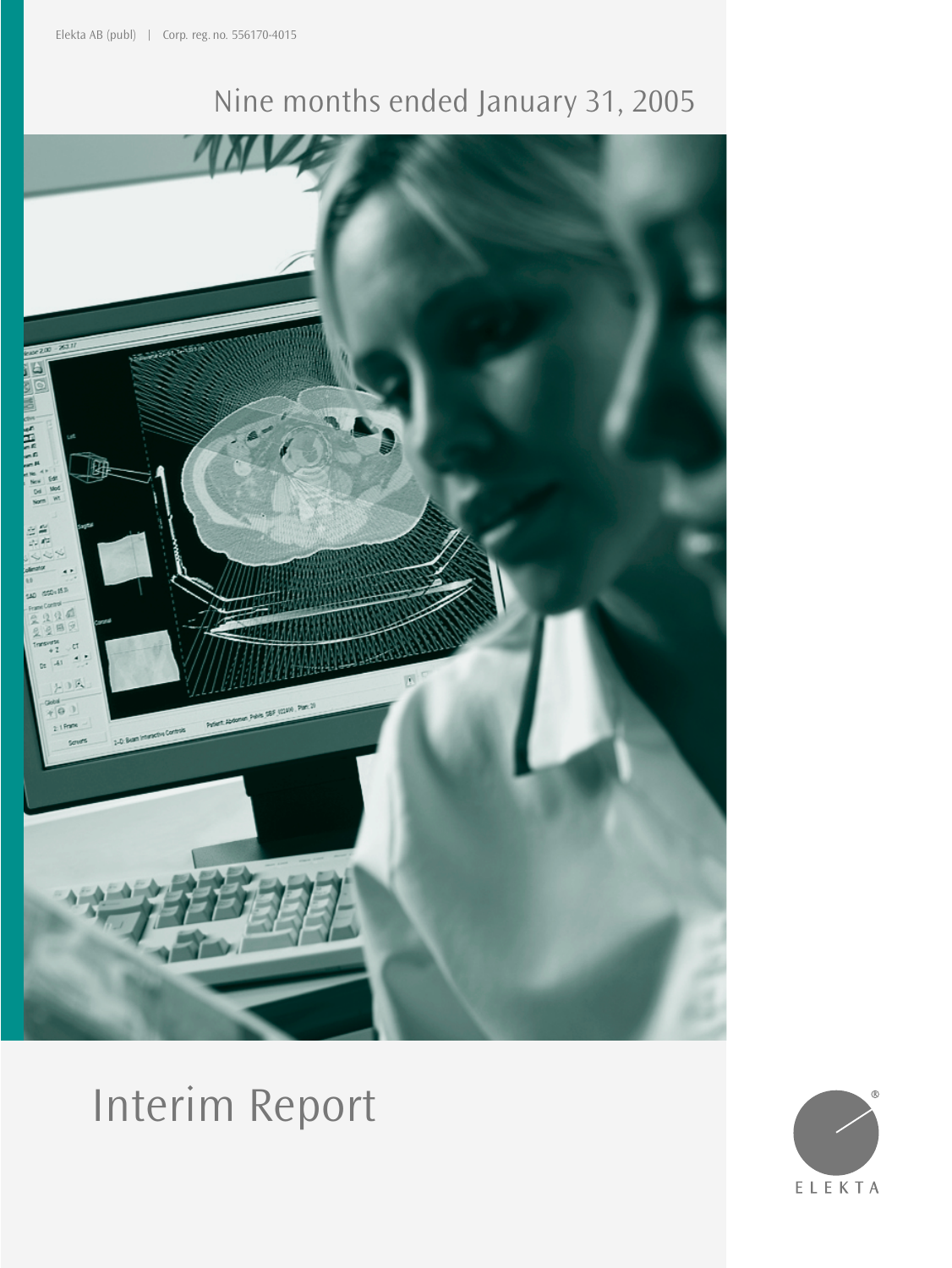# Interim report Nine months ended January 31, 2005

- **Profit after tax rose by 20 percent to SEK 165 M (138). Earnings per share after dilution increased by 26 percent to SEK 5.27 (4.18).**
- **Operating profit rose by 23 percent to SEK 236 M (192) and the operating margin amounted to 11 percent**  $(10).$
- **Cash flow after investments was negative SEK 15 M (positive 122).**
- **Order bookings rose by 15 percent to SEK 2,454 M (2,143). At fixed exchange rates, order bookings rose by 17 percent. Order bookings in the third quarter improved by 50 percent and amounted to SEK 939 M (625).**
- **Order backlog is at record high level, amounting on January 31, 2005, to SEK 2,880 M, compared with SEK 2,728 M on April 30, 2004.**
- **Net sales rose by 9 percent to SEK 2,196 M (2,021). At fixed exchange rates, net sales rose by 12 percent.**

Elekta is an international medical technology Group, developing advanced clinical solutions for high-precision radiation treatment of cancer and non-invasive and minimally invasive treatment of brain disorders.

Elekta provides world-leading and innovative clinical solutions for:

- Precision Radiation Therapy
- Image Guided Radiation Therapy
- **Stereotactic Radiation Therapy**
- Gamma Knife® surgery
- Stereotactic Neurosurgery
- Functional Mapping

Due mainly to a longer life expectancy and better diagnostics, the number of newly diagnosed cases of cancer is steadily increasing.

Radiation therapy is an important weapon in the fight against cancer. Approximately 50 percent of patients diagnosed with cancer needs to be treated with radiation therapy during some part of the course of the disease – either as part of a curative therapy or with a palliative approach in order to relieve pain or other symptoms. New, advanced methods such as image guidance and stereotactical applications are expected to increase the use of radiation therapy in the future. This development is accelerated by the fact that radiation therapy is costeffective compared with other cancer treatment methods while also being less traumatic for the patient.

Elekta has a unique and over 30 year long experience in image guidance and stereotactical applications in radiation treatment. On the basis of this experience, Elekta now leads the development of new advanced methods for radiation therapy for cancer. Elekta was the first supplier in the world to offer systems for image guided radiation therapy (IGRT) and is now leading the clinical development in this area. Elekta's advanced technology, Elekta Synergy®, makes it possible to acquire high-resolution three-dimensional computer tomography images of patients' inner organs, at the time of treatment, and thus improve the precision and reliability of the treatment.

In 2004, Elekta Synergy® S was launched, a system for stereotactic radiation therapy in which integrated high-resolution X-ray is combined with stereotaxy, meaning ultraprecise positioning achieved by immobilizing the patient and using external reference points. Elekta Synergy® S and stereotactic radiation therapy signify new possibilities for the treatment of small tumors close to critical structures as well as dose escalation, which implies a reduced number of treatment fractions.

Leksell Gamma Knife® is the predominant and most advanced method for stereotactic radiosurgery in the brain, and development toward expanded areas of application is continuing at a steady pace. The method is today used routinely for the treatment of benign and malignant brain tumors, vascular malformations and for radiosurgical treatment of functional disorders.

The latest generation, Leksell Gamma Knife® 4C, is facilitating a simplified and more efficient treatment process and enhanced precision through new, integrated image treatment possibilities. The system includes Leksell GammaPlan® 4C planning software, providing users with a previously unattainable possibility to integrate images from various image sources and as a result to achieve higher treatment precision and improved treatment results.

The total market for Elekta's products is expected to grow by 5–10 percent annually, and demand for Elekta's clinical solutions remains strong. The high value of individual orders and order coordination within the frame-

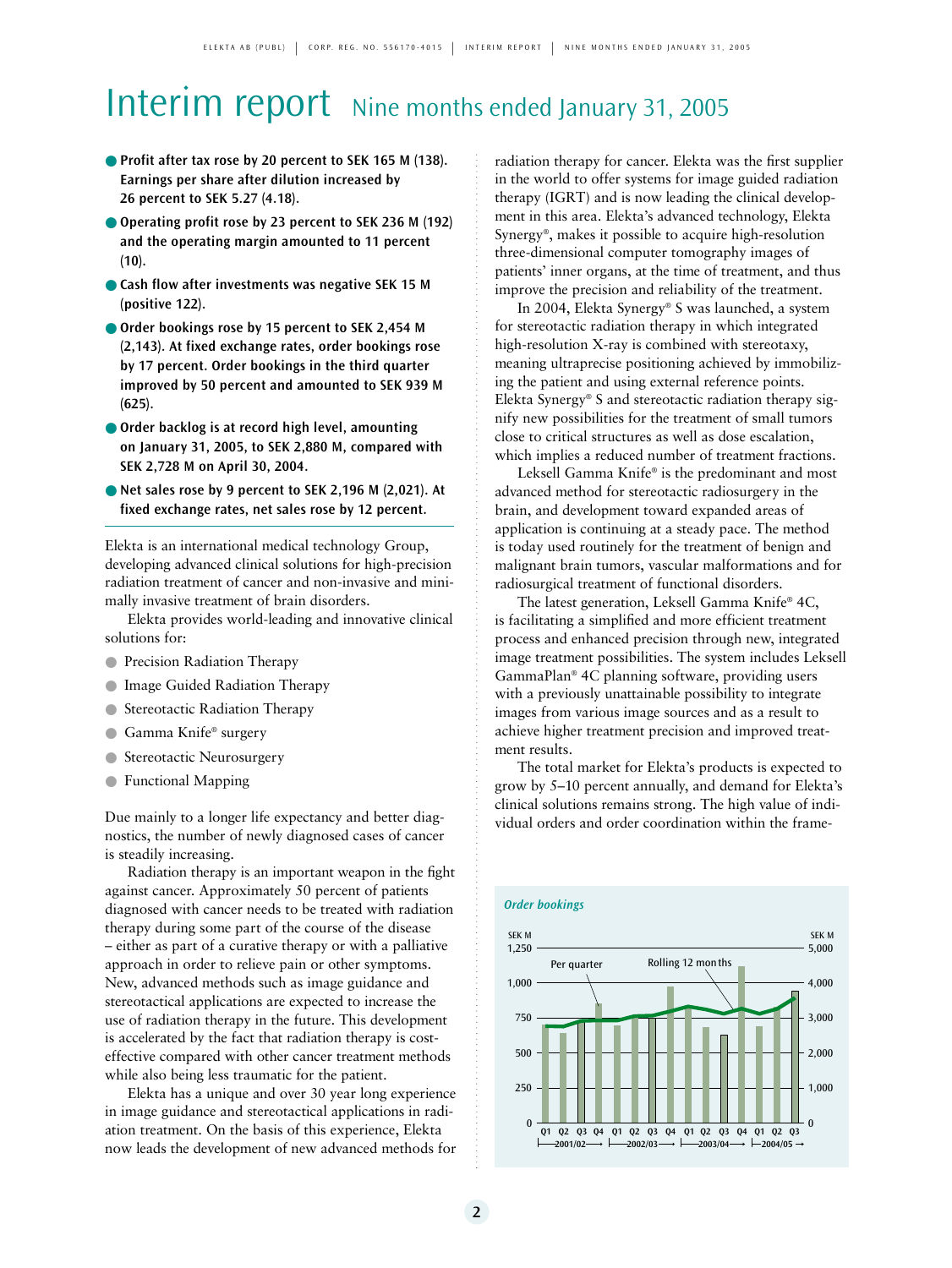## Order bookings

| <b>SEK M</b>                | Ouarter 3<br>2004/05 | Quarter 3<br>2003/04 | Change<br>% | 9 months<br>2004/05 | 9 months<br>2003/04 | Change<br>% | <b>Rolling</b><br>12 months | Change<br>% |
|-----------------------------|----------------------|----------------------|-------------|---------------------|---------------------|-------------|-----------------------------|-------------|
| Europe, Middle East, Africa | 539                  | 277                  | 95          | 1,212               | 934                 | 30          | 1,754                       | 42          |
| North and South America     | 262                  | 183                  | 43          | 760                 | 664                 | 14          | 1,161                       | 11          |
| Japan                       | 57                   | 5.                   | 1,040       | 207                 | 184                 | 13          | 252                         | $-32$       |
| Asia excl. Japan            | 81                   | 160                  | $-49$       | 275                 | 361                 | $-24$       | 406                         | $-13$       |
| Group                       | 939                  | 625                  | 50          | 2,454               | 2,143               | 15          | 3,573                       | 15          |
| of which                    |                      |                      |             |                     |                     |             |                             |             |
| Oncology                    | 698                  | 473                  | 48          | 1,786               | 1,474               | 21          | 2,643                       | 30          |
| Neurosurgery                | 241                  | 152                  | 59          | 668                 | 669                 | 0           | 930                         | $-14$       |

work of healthcare investment programs often lead to significant quarterly variations in business volume.

## **Order bookings and order backlog**

Order bookings for the 9 months rose by 15 percent to SEK 2,454 M (2,143). Order bookings for oncology products rose by 21 percent to SEK 1,786 M (1,474). Order bookings for neurosurgery products amounted to SEK 668 M (669). At fixed exchange-rates, the Group's order bookings rose by 17 percent, oncology rising by 23 percent and neurosurgery rising by 5 percent.

Order bookings for the third quarter rose by 50 percent to SEK 939 M (625).

Order bookings for the rolling 12 months increased by 15 percent to SEK 3,573 M despite an unfavorable currency exchange rate development.

The order backlog is at a record high level, amounting on January 31, 2005, to SEK 2,880 M, compared with SEK 2,728 M on April 30, 2004.

### **Market comments**

#### Europe

Order bookings in the Europe region, including the Middle East and Africa, rose by 30 percent to SEK 1,212 M (934). At fixed exchange rates, total order bookings for the region rose by 30 percent, and for oncology products by 41 percent.

Elekta's position in the European market is strong. The European market for radiation therapy is driven primarily by the lack of care capacity and therapeutic equipment. In many European countries, the number of linear accelerators per capita is less than half that of the US.

The Sales Consulting Agreement that Elekta signed in 2004 with IMPAC Medical Systems Inc., giving Elekta the opportunity to offer IMPAC's oncology information system products and services, has led to a strengthening of the market positions of both companies. The increased interest in advanced therapeutic equipment, particularly among new members of the EU, also creates new sales opportunities for Elekta.

North and South America

Order bookings in North and South America rose by 14 percent to SEK 760 M (664). At fixed exchange rates, order bookings in the region rose by 22 percent. Order bookings for oncology rose by 12 percent, while order bookings for neurosurgery rose 39 percent, based on fixed exchange rates.

The American market is in many ways leading the development and the continued penetration of advanced methods such as intensity modulated and image guided radiation therapy. This is reflected in faster replacement rates and larger investment budgets for radiation therapy clinics.

In the American market, efficiency in patient flow and the management of clinics' information flows are often decisive sales arguments. Software systems based on common industry standards involving open connectivity to hospitals' other IT systems and equipment are therefore in demand in most sales situations.

#### Japan

Order bookings in Japan rose by 13 percent to SEK 207 M (184). At fixed exchange rates, order bookings rose by 16 percent.

Elekta holds a strong position in the Japanese market, particularly within neurosurgery. A relatively high penetration of Leksell Gamma Knife® in Japan entails a good potential for upgrades and after-market sales.

Japan is a pioneer country in magnetencephalography (MEG). Elekta Neuromag™ is well established in Japan and interest remains strong.

## Asia

Order bookings in Asia, excluding Japan, declined by 24 percent to SEK 275 M (361). At fixed exchange rates, total order bookings for the region declined by 22 percent, primarily due to a decline in neurosurgery. Order bookings for oncology products declined by 8 percent at fixed exchange rates.

The growth of the Asian economies is continuing,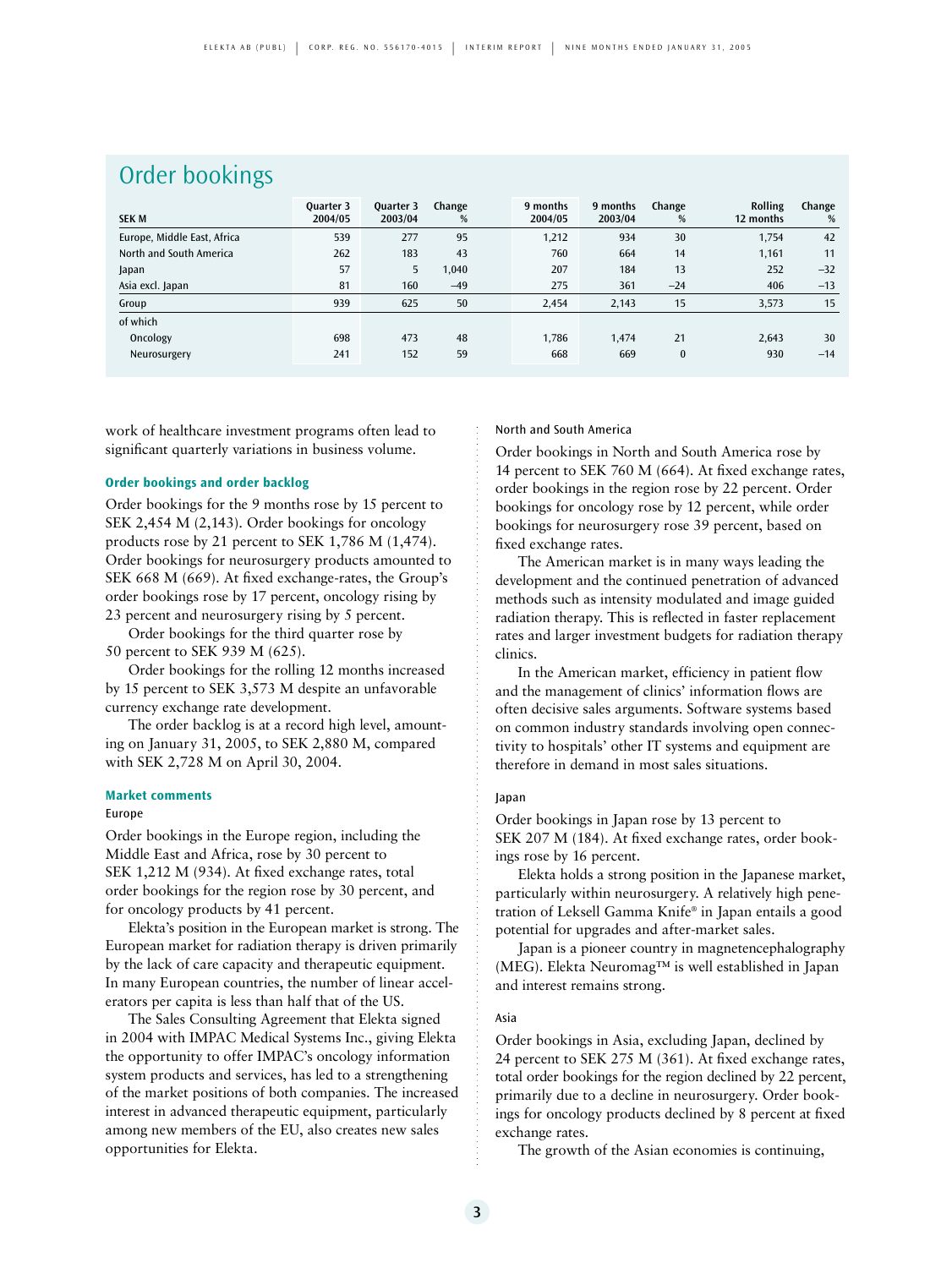## Income statement

|                                                    | 3 months       | 3 months | 9 months | 9 months | 12 months | 12 months |
|----------------------------------------------------|----------------|----------|----------|----------|-----------|-----------|
|                                                    | Nov-Jan        | Nov-Jan  | May-Jan  | May-Jan  | Feb-Jan   | May-Apr   |
| <b>SEK M</b>                                       | 2004/05        | 2003/04  | 2004/05  | 2003/04  | 2003/04   | 2003/04   |
| Net sales                                          | 730            | 700      | 2,196    | 2,021    | 3.075     | 2,900     |
| Cost of products sold                              | $-460$         | $-405$   | $-1,366$ | $-1,239$ | $-1,910$  | $-1,783$  |
| <b>Gross income</b>                                | 270            | 295      | 830      | 782      | 1,165     | 1,117     |
| Selling expenses                                   | $-100$         | $-98$    | $-292$   | $-280$   | $-387$    | $-375$    |
| Administrative expenses                            | $-73$          | $-74$    | $-202$   | $-201$   | $-292$    | $-291$    |
| R&D expenses                                       | $-56$          | $-59$    | $-163$   | $-155$   | $-226$    | $-218$    |
| Exchange differences in operation                  | 29             | 21       | 63       | 46       | 90        | 73        |
| Operating result                                   | 70             | 85       | 236      | 192      | 350       | 306       |
| Result from participations in associated companies | $\overline{4}$ | $\bf{0}$ | 7        | 7        | 8         | 8         |
| Interest income                                    | 6              | 9        | 16       | 22       | 21        | 27        |
| Interest expenses                                  | $-3$           | $-4$     | $-9$     | $-10$    | $-15$     | $-16$     |
| Financial exchange differences                     | $-1$           | $-1$     | $-7$     | $-1$     | $-6$      | $\bf{0}$  |
| Income after financial items                       | 76             | 89       | 243      | 210      | 358       | 325       |
| <b>Taxes</b>                                       | $-25$          | $-31$    | $-78$    | $-72$    | $-83$     | $-77$     |
| Net income                                         | 51             | 58       | 165      | 138      | 275       | 248       |
| Earnings per share before dilution                 | 1.62           | 1.76     | 5.27     | 4.21     | 8.69      | 7.63      |
| Earnings per share after dilution                  | 1.62           | 1.76     | 5.27     | 4.18     | 8.72      | 7.63      |
| Cash flow                                          |                |          |          |          |           |           |
| Operating cash flow                                | 87             | 103      | 281      | 249      | 404       | 372       |
| Change in working capital                          | $-77$          | 44       | $-259$   | $-57$    | $-126$    | 76        |
| Cash flow from operating activities                | 10             | 147      | 22       | 192      | 278       | 448       |
| Investments and disposals                          | $-15$          | $-33$    | $-37$    | $-70$    | $-52$     | $-85$     |
| <b>Cash flow after investments</b>                 | $-5$           | 114      | $-15$    | $122$    | 226       | 363       |
| <b>External financing</b>                          | $-50$          | 10       | 20       | 22       | $-304$    | $-302$    |
| Change in liquid assets                            | $-56$          | 115      | $-5$     | 139      | $-80$     | 64        |

# Balance sheet

| <b>SEK M</b>                                           | Jan 31, 2005 Jan 31, 2004 |       | Apr 30, 2004 |
|--------------------------------------------------------|---------------------------|-------|--------------|
| Intangible fixed assets                                | 336                       | 382   | 372          |
| Tangible fixed assets                                  | 141                       | 129   | 134          |
| <b>Financial fixed assets</b>                          | 21                        | 14    | 16           |
| Inventories                                            | 369                       | 336   | 311          |
| <b>Receivables</b>                                     | 1,302                     | 1,066 | 1,092        |
| Liquid assets                                          | 1,146                     | 1,226 | 1,151        |
| <b>Total assets</b>                                    | 3,315                     | 3,153 | 3,076        |
| Shareholders' equity                                   | 1,583                     | 1,614 | 1,413        |
| <b>Provisions</b>                                      | 185                       | 155   | 158          |
| Interest-bearing liabilities                           | 209                       | 227   | 231          |
| Interest-free liabilities                              | 1,338                     | 1,157 | 1274         |
| Total shareholders' equity, provisions and liabilities | 3,315                     | 3,153 | 3,076        |
| Assets pledged                                         | 58                        |       | 76           |
| <b>Contingent liabilities</b>                          | 122                       |       | 109          |

# Change in shareholders' equity

| <b>SEK M</b>                           | Jan 31, 2005 Jan 31, 2004 |       | Apr 30, 2004 |
|----------------------------------------|---------------------------|-------|--------------|
| Opening balance                        | 1.413                     | 1.445 | 1,445        |
| Changed accounting principle*          | $-2$                      |       |              |
| Option premiums and warrants exercised | 74                        | 26    | 26           |
| <b>Redemption of shares</b>            |                           |       | $-312$       |
| Repurchase of shares                   | $-50$                     |       |              |
| <b>Translation differences</b>         | $-17$                     |       | 6            |
| Net income                             | 165                       | 138   | 248          |
| Closing balance                        | 1,583                     | 1.614 | 1,413        |

\* Implementation of RR29 (IAS 19) Employee benefits.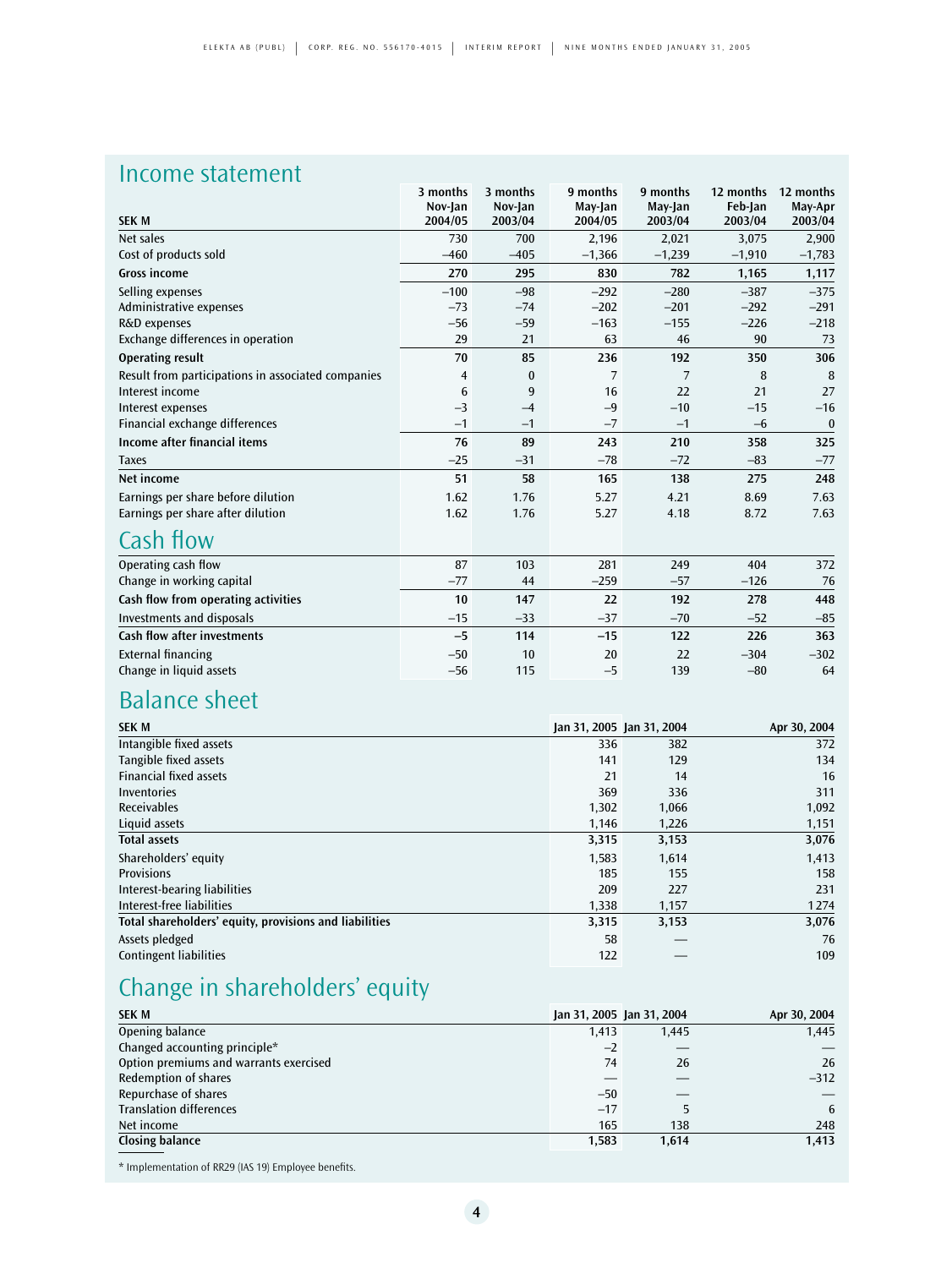## Key figures

|                                                   | $12$ months <sup>1)</sup><br>May-Apr<br>2000/01 | 12 months<br>May-Apr<br>2001/02 | 12 months<br>May-Apr<br>2002/03 | 12 months<br>May-Apr<br>2003/04 | 9 months<br>May-Jan<br>2003/04 | 9 months<br>May-Jan<br>2004/05 |
|---------------------------------------------------|-------------------------------------------------|---------------------------------|---------------------------------|---------------------------------|--------------------------------|--------------------------------|
| Order bookings, SEK M                             | 2,402                                           | 2,927                           | 3,186                           | 3,262                           | 2,143                          | 2,454                          |
| Net sales, SEK M                                  | 2,160                                           | 2,738                           | 2,781                           | 2,900                           | 2,021                          | 2,196                          |
| Operating result, SEK M                           | 92                                              | 207                             | 323                             | 306                             | 192                            | 236                            |
| Operating margin, %                               | $\overline{4}$                                  | 8                               | 12                              | 11                              | 10                             | 11                             |
| Profit margin, %                                  | 3                                               | 8                               | 11                              | 11                              | 10                             | 11                             |
| Shareholders' equity, SEK M                       | 887                                             | 1,272                           | 1,445                           | 1,413                           | 1,614                          | 1,583                          |
| Capital employed, SEK M                           | 1.178                                           | 1,313                           | 1,697                           | 1.644                           | 1.841                          | 1,792                          |
| Equity/assets ratio, %                            | 39                                              | 50                              | 49                              | 46                              | 51                             | 48                             |
| Return on shareholders' equity, $%$ <sup>2)</sup> | 5                                               | 13                              | 17                              | 17                              | 14                             | 18                             |
| Return on capital employed, $%$ <sup>2)</sup>     | 10                                              | 19                              | 22                              | 20                              | 18                             | 21                             |

 $1)$  Restated for new accounting principles for taxes.  $2)$  Based on rolling 12 months.

## Data per share

|                                   | 12 months <sup>1)</sup><br>May-Apr | 12 months<br>May-Apr | 12 months<br>May-Apr | 12 months<br>May-Apr | 9 months<br>May-Jan | 9 months<br>May-Jan |
|-----------------------------------|------------------------------------|----------------------|----------------------|----------------------|---------------------|---------------------|
|                                   | 2000/01                            | 2001/02              | 2002/03              | 2003/04              | 2003/04             | 2004/05             |
| Earnings per share                |                                    |                      |                      |                      |                     |                     |
| before dilution, SEK              | 1.52                               | 4.66                 | 7.29                 | 7.63                 | 4.21                | 5.27                |
| after dilution, SEK               | 1.89                               | 4.56                 | 7.14                 | 7.63                 | 4.18                | 5.27                |
| Cash flow per share               |                                    |                      |                      |                      |                     |                     |
| before dilution, SEK              | 8.11                               | 3.64                 | 8.99                 | 11.14                | 3.73                | $-0.48$             |
| after dilution, SEK               | 7.90                               | 3.63                 | 8.81                 | 11.14                | 3.70                | $-0.48$             |
| Shareholders' equity              |                                    |                      |                      |                      |                     |                     |
| before dilution, SEK              | 31.84                              | 40.03                | 44.79                | 45.49                | 48.96               | 50.47               |
| after dilution, SEK               | 35.03                              | 39.89                | 44.58                | 45.49                | 48.96               | 50.47               |
| Interest on converted debentures, |                                    |                      |                      |                      |                     |                     |
| net after tax, SEK M              | 17                                 | 3                    |                      |                      |                     |                     |
| Average number of shares,         |                                    |                      |                      |                      |                     |                     |
| before dilution, 000s             | 27,854                             | 31,048               | 32,019               | 32,585               | 32,718              | 31,326              |
| after dilution, 000s              | 31,662                             | 32,504               | 32,694               | 32,585               | 32,954              | 31,326              |
| Number of shares at closing,      |                                    |                      |                      |                      |                     |                     |
| before dilution, 000s             | 27,854                             | 31,765               | 32,256               | 31,066               | 32,954              | 31,363              |
| after dilution, 000s              | 31,662                             | 33,084               | 32,988               | 31,066               | 32,954              | 31,363              |

<sup>1)</sup> Restated for new accounting principles for taxes.

The increase shown in 2000/01 is from debentures converted 2001.

Dilution in 2001/02-2003/04 refers to warrants program 1999/2002 and 2000/2003.

## **Exchange rates**

|                      |          |                    | Average rate       |              | <b>Closing rate</b> |                 |              |  |
|----------------------|----------|--------------------|--------------------|--------------|---------------------|-----------------|--------------|--|
| Country              | Currencv | May-Jan<br>2004/05 | May-Jan<br>2003/04 | Change<br>%  | Jan 31,<br>2005     | Apr 30,<br>2004 | Change<br>%  |  |
| Europe               | 1 EUR    | 9.095              | 9.103              | $\mathbf{0}$ | 9.105               | 9.138           | $\mathbf{0}$ |  |
| <b>Great Britain</b> | 1 GBP    | 13.348             | 13.011             |              | 13.180              | 13.550          | $-3$         |  |
| Japan                | 100 IPY  | 6.727              | 6.875              | $-2$         | 6.755               | 6.930           | $-3$         |  |
| <b>United States</b> | 1 USD    | 7.269              | 7.797              | $-7$         | 6.993               | 7.658           | $-9$         |  |

## **Accounting principles**

This report has been prepared in accordance with the Annual Accounts Act and Recommendation RR20 (IAS 34) Interim Reports, issued by the Swedish Financial Accounting Standards Council. As of the 2004/05 fiscal year, Elekta applies the Swedish Financial Accounting Standards Council's Recommendation RR29 (IAS 19) Employee Benefits. The effect of the transition is marginal. Provision for pensions rose by SEK 3 M and shareholders' equity declined by SEK 2 M. Other accounting principles and calculation methods applied are the same as those used in the most recent Elekta Annual report.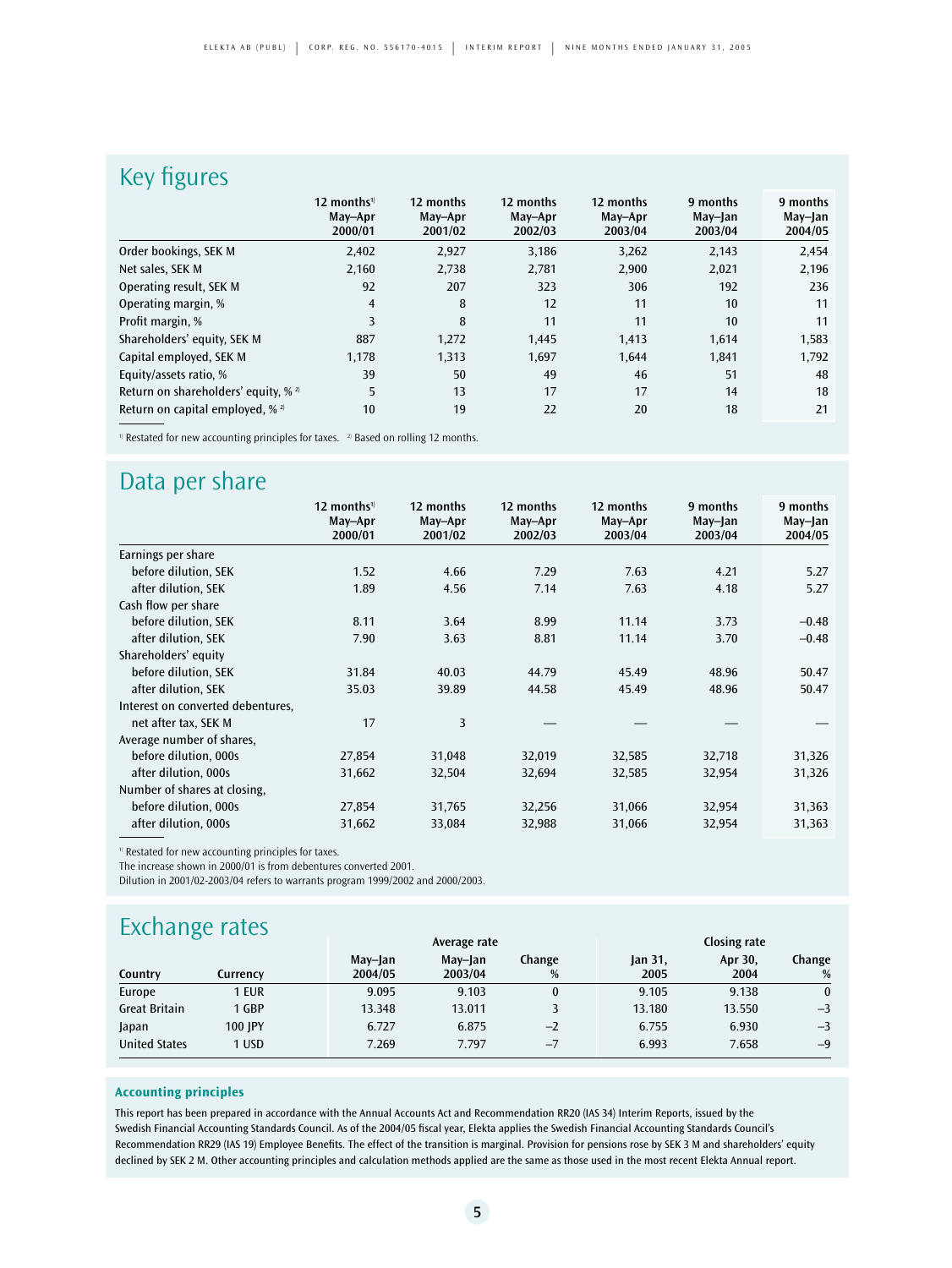## Net sales

|                             | Ouarter 3 | Quarter 3 | Change         | 9 months | 9 months | Change |           |
|-----------------------------|-----------|-----------|----------------|----------|----------|--------|-----------|
| SEK M                       | 2004/05   | 2003/04   | %              | 2004/05  | 2003/04  | %      | 12 months |
| Europe, Middle East, Africa | 314       | 327       | $-4$           | 895      | 908      | $-1$   | 1,319     |
| North and South America     | 148       | 179       | $-17$          | 645      | 585      | 10     | 868       |
| Japan                       | 142       | 101       | 41             | 273      | 232      | 18     | 303       |
| Asia excl. Japan            | 126       | 93        | 35             | 383      | 296      | 29     | 410       |
| Group                       | 730       | 700       | $\overline{4}$ | 2,196    | 2,021    | 9%     | 2,900     |
| of which                    |           |           |                |          |          |        |           |
| Oncology                    | 479       | 447       |                | 1,526    | 1,317    | 16     | 1,876     |
| Neurosurgery                | 251       | 253       | $-1$           | 670      | 704      | $-5$   | 1,024     |

despite a certain leveling-out in specific countries. Elekta holds a strong market position in the region. The need for equipment for the treatment of tumor-related diseases is substantial in most Asian countries. Several countries in the region that currently lack equipment for radiosurgical treatment are showing a clear interest in investing in Leksell Gamma Knife®.

## After-market

Order bookings for Elekta's after-market products, including technical service, amounted to SEK 756 M (773). Order bookings over a rolling 12-month period rose by 1 percent to SEK 1,070 M. During the period, fewer orders were signed for upgrades of Leksell Gamma Knife® than in the corresponding period in the preceding year, partly because the process of securing regulatory approvals for the latest generation of Leksell Gamma Knife® 4C is under way in certain countries, including Japan.

Installations of Elekta IntelliMax™, Elekta's unique Intelligent Device Management (IDM) system, are continuing according to plan. The system permits ongoing Internet-based supervision and follow-up of Elekta's digital linear accelerators and creates a potential for continued enhancement of efficiency and quality in Elekta's international service operations.

#### **Net sales**

Consolidated net sales rose by 9 percent to SEK 2,196 M (2,021), primarily as a result of the increased delivery volume. Based on fixed exchange rates, net sales rose by 12 percent.

Net sales for oncology products rose by 16 percent to SEK 1,526 M (1,317). For neurosurgery products, net sales declined 5 percent to SEK 670 M (704).

Net sales for the after-market rose by 5 percent to SEK 675 M (643) and accounted for 31 percent (32) of consolidated net sales.

Net sales for the third quarter amounted to SEK 730 M (700).

## **Result**

Operating profit rose by 23 percent to SEK 236 M (192), primarily due to increased sales volume. The operating margin amounted to 11 percent (10). The operating margin for rolling 12 months amounted to 11 percent.

The gross margin declined to 38 percent (39) as a result of a changed product mix.

Investments in research and development rose 9 percent to SEK 161 M (148), or 7 percent (7) of net sales. Capitalization of development costs and amortization of capitalized development costs had an adverse effect of SEK 2 M (7) on earnings. Capitalization amounted to SEK 16 M (5) and amortization to SEK 18 M (12).

Year-on-year exchange rate movements had an adverse impact of approximately SEK 34 M on operating profit, mainly due to a strengthening of the exchange rate for the GBP and a weakening of the USD against the SEK.

Elekta hedges contracted net flows and part of expected net flows over a rolling 18 months through forward contracts. Exchange-rate gains from forward contracts in operating profit amounted to SEK 53 M. Unrealized exchange-rate gains compared with exchange rates on January 31 for forward contracts that were not revalued in the balance sheet were SEK 23 M.

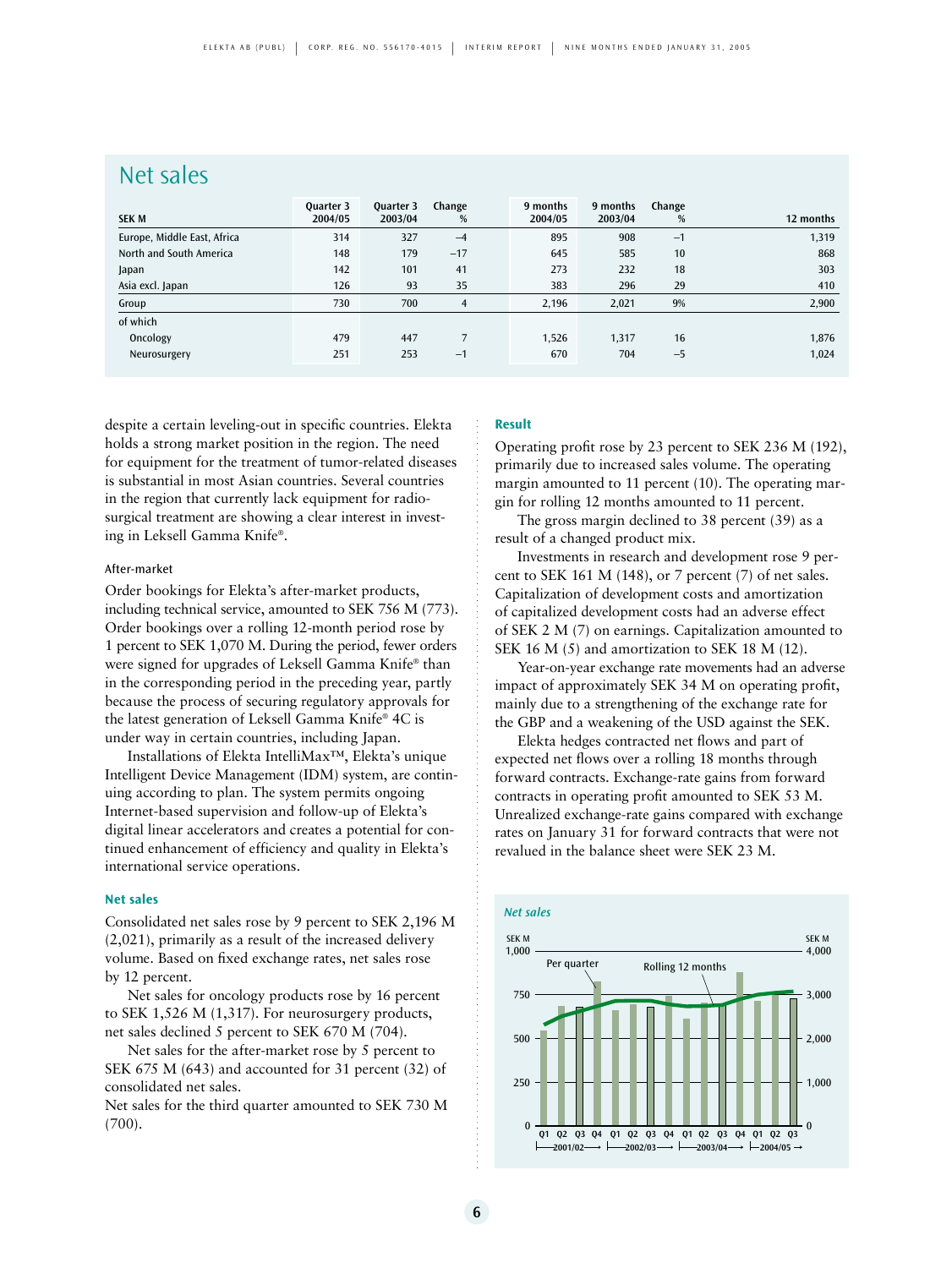

Net financial items amounted to income of SEK 7 M (18). Net interest declined due to lower interest income, and amounted to SEK 7 M (12) of net financial items. Earnings from participations in associated companies amounted to SEK 7 M (7) and loss from exchange-rate differences to SEK 7 M (loss: 1).

Profit after net financial items increased to SEK 243 M (210). The tax expense on profit for the period was calculated at SEK 78 M, or 32 percent. Profit after taxes improved by 20 percent to SEK 165 M (138).

Earnings per share rose to SEK 5.27 M (4.21) before dilution and by 26 percent to 5.27 (4.18) after dilution.

The return on shareholders' equity amounted to 18 percent (14), while the return on capital employed amounted to 21 percent (18).

## **Investments and depreciation/amortization**

Investments in intangible and tangible assets amounted to SEK 57 M (79). Depreciation and amortization of intangible and tangible assets amounted to SEK 75 M (65).

## **Liquidity and the financial position**

Cash flow from operating activities amounted during the period to SEK 22 M (192). Tied-up working capital increased as a result of increased accounts receivable and a build-up of inventories for delivery in Q4. At the end of the previous fiscal year working capital was negative, when operating liabilities on April 30, 2004, exceeded operating receivables.

Cash flow after investments was negative in an amount of SEK 15 M (positive: 122).

On January 31, 2005, liquid funds amounted to SEK 1,146 M, compared with SEK 1,151 M on April 30, 2004. Bank balances in an amount of SEK 55 M was pledged, primarily for commercial guarantees.

Interest-bearing liabilities amounted to SEK 209 M, compared with SEK 231 M at the start of the fiscal year 2004/05.



The equity/assets ratio amounted to 48 percent.

In May-September 2004, 501,200 new Series B shares were subscribed for through the exercise of warrants distributed within the framework of the established options program. On January 31, 2005, the total number of shares amounted to 31,567,454.

With the aim of fulfilling the company's dividend policy, Elekta repurchased 224,900 Series B shares in January-February at an average price of SEK 222.34 and for a total value of SEK 50 M. The intention is that shares repurchased in accordance with Elekta's dividend policy will be cancelled subject to a decision by the Annual General Meeting to be held in September 2005.

## **Employees**

The average number of employees amounted to 1,206 (1,126).

The number of employees at the end of the period amounted to 1,244 compared with 1,170 on April 30, 2004.

#### **Parent Company**

Parent Company operations comprise Group management, joint Group functions and financial management. The Parent Company's loss after net financial items amounted to SEK 17 M (loss: 7). The average number of employees amounted to 16 (16).

## **Proposed acquisition**

On January 18, 2005, an agreement was announced under which Elekta AB (publ) will acquire IMPAC Medical Systems Inc., a world leading provider of information systems for managing radiation and medical oncology and related clinical practices.

Under the terms of the agreement, Elekta will pay USD 24.00 in cash for each share of IMPAC common stock outstanding, corresponding to a diluted equity value of approximately USD 250 M and an enterprise